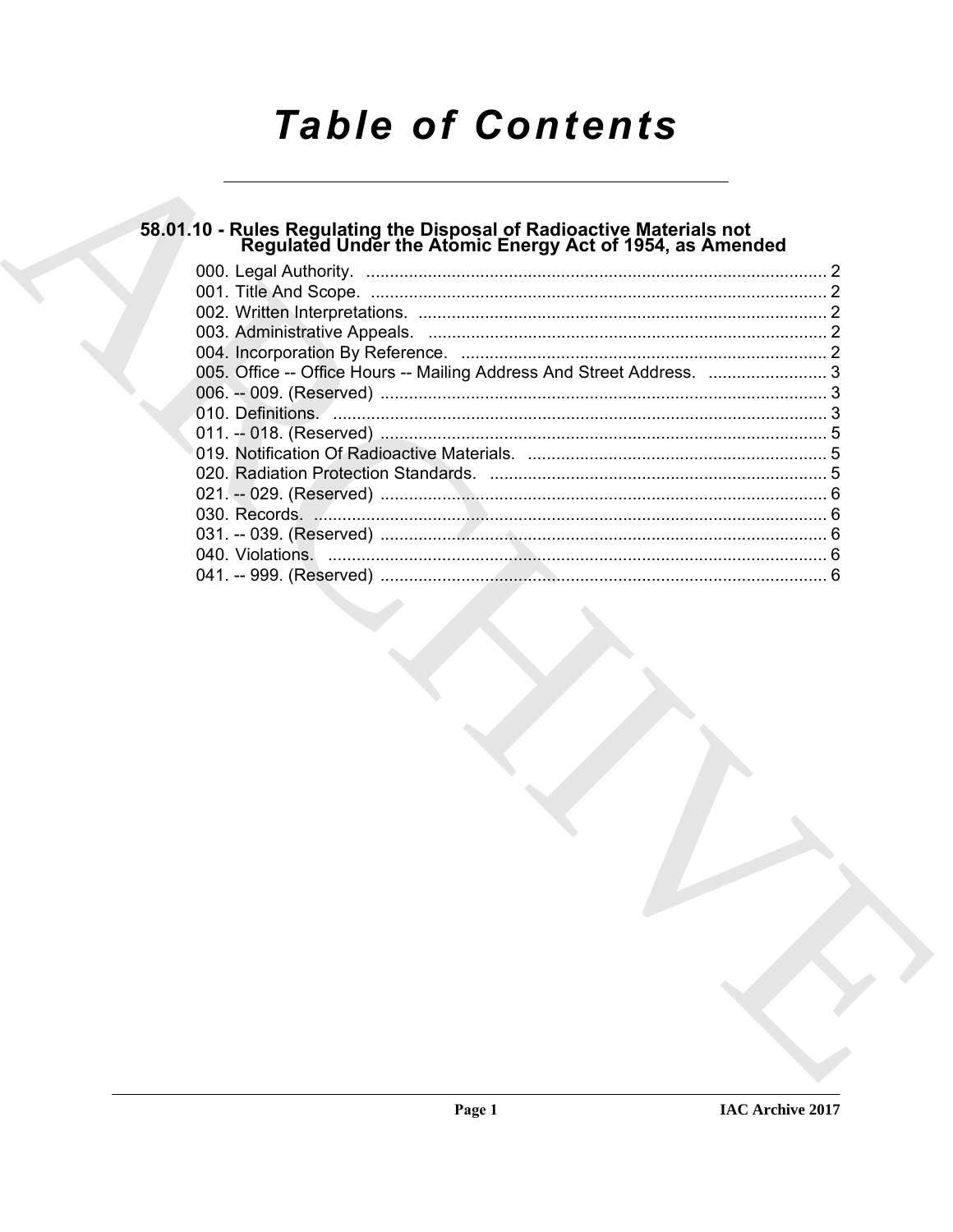### **IDAPA 58 TITLE 01 CHAPTER 10**

### <span id="page-1-0"></span>**58.01.10 - RULES REGULATING THE DISPOSAL OF RADIOACTIVE MATERIALS NOT REGULATED UNDER THE ATOMIC ENERGY ACT OF 1954, AS AMENDED**

### <span id="page-1-1"></span>**000. LEGAL AUTHORITY.**

### <span id="page-1-2"></span>**001. TITLE AND SCOPE.**

#### <span id="page-1-3"></span>**002. WRITTEN INTERPRETATIONS.**

### <span id="page-1-4"></span>**003. ADMINISTRATIVE APPEALS.**

### <span id="page-1-6"></span><span id="page-1-5"></span>**004. INCORPORATION BY REFERENCE.**

|      |                           | <b>CHAPTER 10</b>                                                                                                                                                                                                                                                                                                                                                                                                                                                                                                                                                                                                                                                                                                                                                                           |             |
|------|---------------------------|---------------------------------------------------------------------------------------------------------------------------------------------------------------------------------------------------------------------------------------------------------------------------------------------------------------------------------------------------------------------------------------------------------------------------------------------------------------------------------------------------------------------------------------------------------------------------------------------------------------------------------------------------------------------------------------------------------------------------------------------------------------------------------------------|-------------|
|      |                           | 58.01.10 - RULES REGULATING THE DISPOSAL OF RADIOACTIVE MATERIALS NOT<br><b>REGULATED UNDER THE ATOMIC ENERGY ACT OF 1954, AS AMENDED</b>                                                                                                                                                                                                                                                                                                                                                                                                                                                                                                                                                                                                                                                   |             |
| 000. |                           | LEGAL AUTHORITY.<br>The Idaho Legislature has given the Board of Environmental Quality the authority to promulgate these rules pursuant<br>to Section 39-4405, Idaho Code.                                                                                                                                                                                                                                                                                                                                                                                                                                                                                                                                                                                                                  | $(3-15-02)$ |
| 001. | 01.<br>1954, As Amended." | TITLE AND SCOPE.<br>Title. These rules shall be cited as Rules of the Department of Environmental Quality, IDAPA<br>58.01.10, "Rules Regulating the Disposal of Radioactive Materials Not Regulated Under the Atomic Energy Act of                                                                                                                                                                                                                                                                                                                                                                                                                                                                                                                                                          | $(3-15-02)$ |
|      | 02.                       | Scope. These rules regulate the disposal of radioactive materials not regulated under the Atomic<br>Energy Act of 1954, As Amended, at facilities permitted and subject to the requirements of the Idaho Hazardous<br>Waste Management Act, Chapter 44, Title 39, Idaho Code, and the Idaho Hazardous Waste Facility Siting Act,<br>Chapter 58, Title 39, Idaho Code. These rules do not regulate NORM or TENORM waste from the production of<br>elemental phosphorus or from the production of phosphate fertilizers, which includes the production of wet and<br>purified phosphoric acid. These rules also place restrictions on disposal of certain radioactive materials at municipal<br>solid waste landfills and identify other approved disposal options for radioactive materials. | $(3-15-02)$ |
| 002. |                           | <b>WRITTEN INTERPRETATIONS.</b><br>Any written statements pertaining to the interpretation of these rules shall be available for review at the Department<br>of Environmental Quality, 1410 N. Hilton, Boise, ID 83706-1255.                                                                                                                                                                                                                                                                                                                                                                                                                                                                                                                                                                | $(3-15-02)$ |
| 003. |                           | <b>ADMINISTRATIVE APPEALS.</b><br>Persons may be entitled to appeal agency actions authorized under this chapter pursuant to IDAPA 58.01.23, "Rules<br>of Administrative Procedure Before the Board of Environmental Quality."                                                                                                                                                                                                                                                                                                                                                                                                                                                                                                                                                              | $(3-15-02)$ |
| 004. |                           | <b>INCORPORATION BY REFERENCE.</b>                                                                                                                                                                                                                                                                                                                                                                                                                                                                                                                                                                                                                                                                                                                                                          |             |
|      | 01.                       | General. Unless expressly provided otherwise, any reference in these rules to any document<br>identified in Subsection 004.02 shall constitute the full adoption by reference, including any notes and appendices<br>therein. The term "documents" includes codes, standards or rules which have been adopted by an agency of the state<br>or of the United States or by any nationally recognized organization or association.                                                                                                                                                                                                                                                                                                                                                             | $(3-15-02)$ |
|      | 02.<br>into these rules:  | Documents Incorporated by Reference. The following documents are incorporated by reference                                                                                                                                                                                                                                                                                                                                                                                                                                                                                                                                                                                                                                                                                                  | $(3-15-02)$ |
|      | a.                        | 10 CFR 30.14 through 30.15, revised as of January 1, 2014.                                                                                                                                                                                                                                                                                                                                                                                                                                                                                                                                                                                                                                                                                                                                  | $(4-11-15)$ |
|      | b.                        | 10 CFR 30.18 through 30.21, revised as of January 1, 2014.                                                                                                                                                                                                                                                                                                                                                                                                                                                                                                                                                                                                                                                                                                                                  | $(4-11-15)$ |
|      | c.                        | 10 CFR 32.11, revised as of January 1, 2014.                                                                                                                                                                                                                                                                                                                                                                                                                                                                                                                                                                                                                                                                                                                                                | $(4-11-15)$ |
|      | d.                        | 10 CFR 32.18, revised as of January 1, 2014.                                                                                                                                                                                                                                                                                                                                                                                                                                                                                                                                                                                                                                                                                                                                                | $(4-11-15)$ |
|      | e.                        | 10 CFR 40.13, revised as of January 1, 2014.                                                                                                                                                                                                                                                                                                                                                                                                                                                                                                                                                                                                                                                                                                                                                | $(4-11-15)$ |
|      | 03.                       | Availability of Referenced Material. Copies of the documents incorporated by reference into<br>these rules are available at the following locations:                                                                                                                                                                                                                                                                                                                                                                                                                                                                                                                                                                                                                                        | $(3-15-02)$ |
|      | a.                        | Department of Environmental Quality, 1410 N. Hilton, Boise ID 83706-1255.                                                                                                                                                                                                                                                                                                                                                                                                                                                                                                                                                                                                                                                                                                                   | $(3-15-02)$ |
|      | b.                        | Idaho State Law Library, 451 W. State Street, P.O. Box 83720, Boise ID 83720-0051.                                                                                                                                                                                                                                                                                                                                                                                                                                                                                                                                                                                                                                                                                                          | $(3-15-02)$ |

- **a.** Department of Environmental Quality, 1410 N. Hilton, Boise ID 83706-1255. (3-15-02)
- **b.** Idaho State Law Library, 451 W. State Street, P.O. Box 83720, Boise ID 83720-0051. (3-15-02)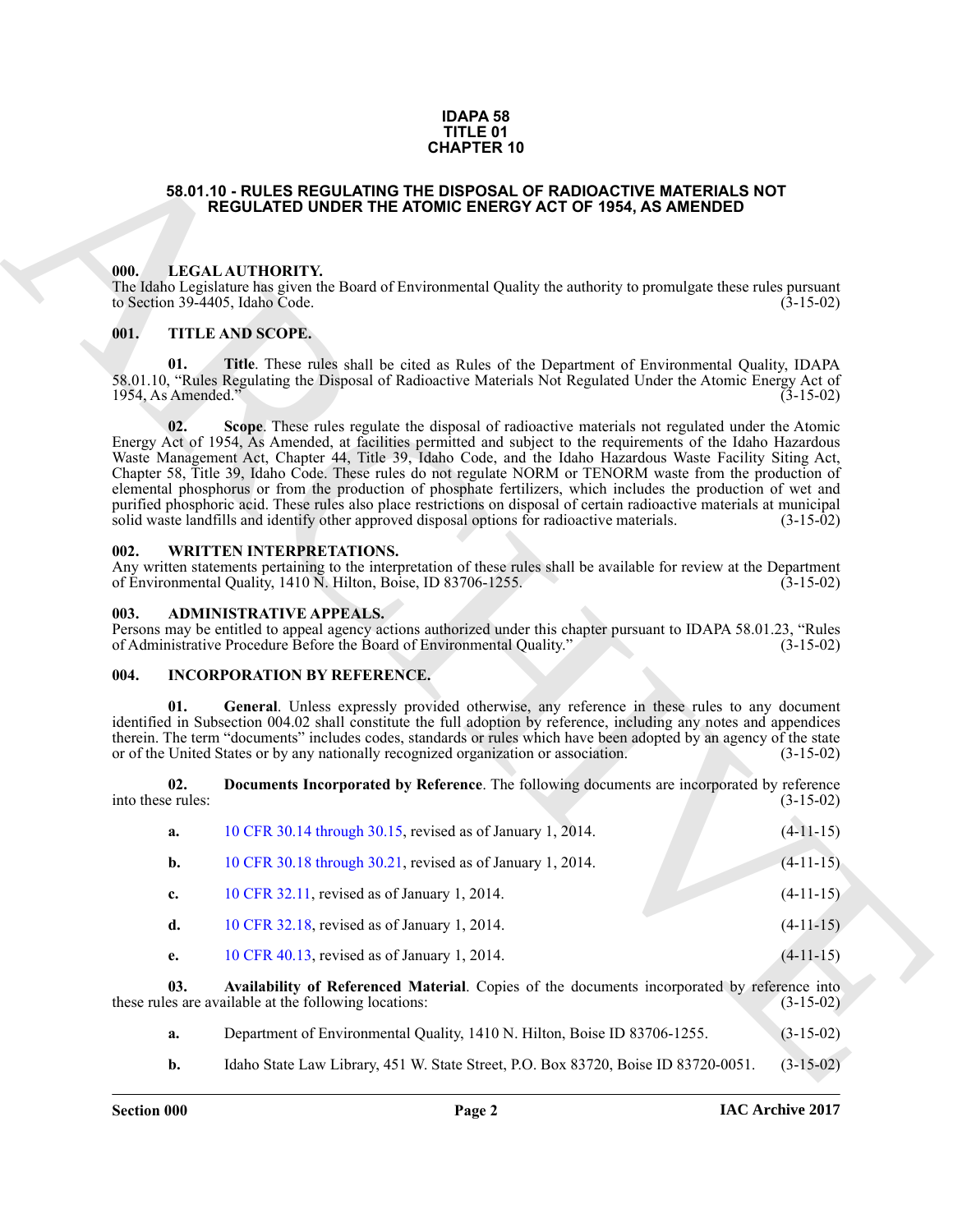<span id="page-2-11"></span>**c.** U.S. Government Printing Office, www.ecfr.gov. (4-2-08)

### <span id="page-2-0"></span>**005. OFFICE -- OFFICE HOURS -- MAILING ADDRESS AND STREET ADDRESS.**

The state office of the Department of Environmental Quality and the office of the Board of Environmental Quality are located at 1410 N. Hilton, Boise, Idaho 83706-1255, telephone number (208) 373-0502. The office hours are 8:00 a.m. to 5:00 p.m. Monday through Friday.

<span id="page-2-1"></span>**006. -- 009. (RESERVED)**

<span id="page-2-3"></span><span id="page-2-2"></span>**010. DEFINITIONS.**

**01.** Accelerator-Produced Radioactive Material. Any material made radioactive by a particle accelerator. (3-29-12) accelerator. (3-29-12)

<span id="page-2-6"></span><span id="page-2-5"></span><span id="page-2-4"></span>**02. Board**. The Idaho Board of Environmental Quality. (3-15-02)

**03. Byproduct Material**. Byproduct Material means: (3-15-02)

**a.** Any radioactive material (except special nuclear material) yielded in, or made radioactive by, to the radiation incident to the process of producing or utilizing special nuclear material; and (3-15-02) exposure to the radiation incident to the process of producing or utilizing special nuclear material; and

**b.** The tailings or waste produced by the extraction or concentration of uranium or thorium from ore d primarily for its source material content. (3-15-02) processed primarily for its source material content.

**c.** Any discrete source of radium-226 that is produced, extracted, or converted after extraction, before, ter August 8, 2005, for use for a commercial, medical, or research activity; or any material that: (3-29-12) on, or after August 8, 2005, for use for a commercial, medical, or research activity; or any material that:

i. Has been made radioactive by use of a particle accelerator; and (3-29-12)

ii. Is produced, extracted, or converted after extraction, before, on, or after August 8, 2005, for use for recial, medical, or research activity; and (3-29-12) a commercial, medical, or research activity; and

**d.** Any discrete source of naturally occurring radioactive material, other than source material, that:  $(3-29-12)$ 

i. The U.S. Nuclear Regulatory Commission, in consultation with the Administrator of the Environmental Protection Agency, the Secretary of Energy, the Secretary of Homeland Security, and the head of any other appropriate federal agency, determines would pose a threat similar to the threat posed by a discrete source of radium- 226 to the public health and safety or the common defense and security; and (3-29-12) radium- $226$  to the public health and safety or the common defense and security; and

ii. Before, on, or after August 8, 2005, is extracted for use in a commercial, medical, or research activity. (3-29-12)

<span id="page-2-9"></span><span id="page-2-8"></span><span id="page-2-7"></span>**04. Department**. The Idaho Department of Environmental Quality. (3-15-02)

**05. Exempt Quantities and Concentrations of Byproduct Materials**. Radioactive materials defined as exempt byproduct materials by the U.S. Nuclear Regulatory Commission (10 CFR 30.14 through 30.15, 10 CFR 30.18 through 30.21, 10 CFR 32.11 and 10 CFR 32.18). 30.18 through 30.21, 10 CFR 32.11 and 10 CFR 32.18).

**Construent of Environmental Quality (a)**<br>
Construction of Eurician Construction Construction Construction (4.2.0)<br>
(a) Construction Construction Construction Construction Construction (a) (4.2.0)<br>
(a) Construction Constr **06. Naturally Occurring Radioactive Material (NORM)**. Any material containing natural radionuclides at natural background concentrations, where human intervention has not concentrated the naturally occurring radioactive material or altered its potential for causing human exposure. NORM does not include source, byproduct or special nuclear material licensed by the U.S. Nuclear Regulatory Commission under the Atomic Energy Act of 1954. (3-15-02)

<span id="page-2-10"></span>**07. Operator**. Any person(s) currently responsible, or responsible at the time of disposal, for the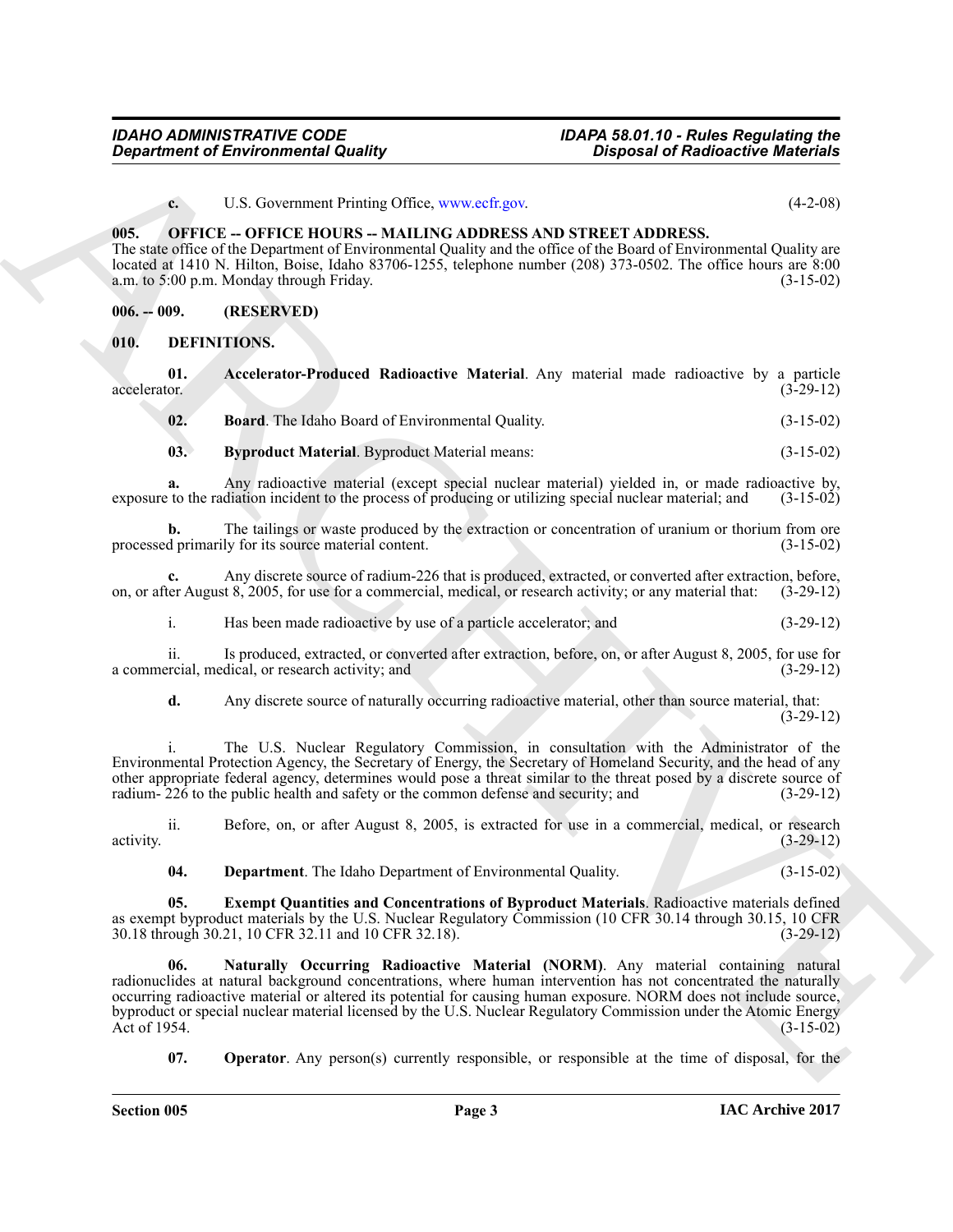### <span id="page-3-0"></span>*IDAHO ADMINISTRATIVE CODE IDAPA 58.01.10 - Rules Regulating the Department of Environmental Quality Disposal of Radioactive Materials*

<span id="page-3-6"></span><span id="page-3-5"></span><span id="page-3-4"></span><span id="page-3-3"></span><span id="page-3-2"></span><span id="page-3-1"></span>

| 10.   | <b>Radioactive Material.</b> Radioactive Material includes:               | $(3-15-02)$ |
|-------|---------------------------------------------------------------------------|-------------|
| a.    | Technologically Enhanced Naturally Occurring Radioactive Material;        | $(3-15-02)$ |
| $b$ . | Byproduct material authorized for disposal pursuant to 10 CFR 20.2008(b); | $(3-29-12)$ |
| c.    | Exempt Quantities and Concentrations of Byproduct Materials;              | $(4-2-08)$  |
| d.    | Unimportant Quantities of Source Material; and                            | $(4-2-08)$  |

|                              | <b>Department of Environmental Quality</b>                                                                                                                                                                                                                                                                                                                                                                                                             | <b>Disposal of Radioactive Materials</b> |             |
|------------------------------|--------------------------------------------------------------------------------------------------------------------------------------------------------------------------------------------------------------------------------------------------------------------------------------------------------------------------------------------------------------------------------------------------------------------------------------------------------|------------------------------------------|-------------|
| storage or disposal site.    | overall operation of a hazardous waste treatment, storage or disposal facility or part of a hazardous waste treatment,                                                                                                                                                                                                                                                                                                                                 |                                          | $(3-15-02)$ |
| 08.                          | <b>Owner</b> . Any person(s) who currently owns, or owned at the time of disposal, a hazardous waste<br>treatment, storage or disposal facility or part of a hazardous waste treatment, storage or disposal site.                                                                                                                                                                                                                                      |                                          | $(3-15-02)$ |
| 09.                          | Person. Any individual, association, partnership, firm, joint stock company, trust, political<br>subdivision, public or private corporation, state or federal government department, agency, or instrumentality,<br>municipality, industry, or any other legal entity which is recognized by law as the subject of rights and duties.                                                                                                                  |                                          | $(3-15-02)$ |
| 10.                          | Radioactive Material. Radioactive Material includes:                                                                                                                                                                                                                                                                                                                                                                                                   |                                          | $(3-15-02)$ |
| a.                           | Technologically Enhanced Naturally Occurring Radioactive Material;                                                                                                                                                                                                                                                                                                                                                                                     |                                          | $(3-15-02)$ |
| $\mathbf{b}$ .               | Byproduct material authorized for disposal pursuant to 10 CFR 20.2008(b);                                                                                                                                                                                                                                                                                                                                                                              |                                          | $(3-29-12)$ |
| c.                           | Exempt Quantities and Concentrations of Byproduct Materials;                                                                                                                                                                                                                                                                                                                                                                                           |                                          | $(4-2-08)$  |
| d.                           | Unimportant Quantities of Source Material; and                                                                                                                                                                                                                                                                                                                                                                                                         |                                          | $(4-2-08)$  |
|                              | Any other byproduct, source material, or special nuclear material or devices or equipment utilizing<br>such material, which has been exempted or released from radiological control or regulation under the Atomic Energy<br>Act of 1954, as amended, to be disposed of in a commercial hazardous waste facility as regulated pursuant to the<br>rules, permit requirements, and acceptance criteria provided for by Chapter 44, Title 39, Idaho Code. |                                          | $(4-11-15)$ |
| 11.<br>transported off-site. | Reasonably Maximally Exposed Individual. That individual or group of individuals who by<br>reason of location has been determined, through the use of environmental transport modeling and dose calculation, to<br>receive the highest total effective dose equivalent from radiation emitted from the site and/or radioactive material                                                                                                                |                                          | $(3-15-02)$ |
| 12.                          | <b>Source Material.</b> Source material means:                                                                                                                                                                                                                                                                                                                                                                                                         |                                          | $(3-15-02)$ |
| a.                           | Uranium or thorium, or any combination thereof, in any physical or chemical form; or                                                                                                                                                                                                                                                                                                                                                                   |                                          | $(3-15-02)$ |
| b.                           | Ores which contain by weight one-twentieth of one percent $(0.05\%)$ or more of:                                                                                                                                                                                                                                                                                                                                                                       |                                          | $(3-15-02)$ |
| i.                           | Uranium;                                                                                                                                                                                                                                                                                                                                                                                                                                               |                                          | $(3-15-02)$ |
| ii.                          | Thorium; or                                                                                                                                                                                                                                                                                                                                                                                                                                            |                                          | $(3-15-02)$ |
| iii.                         | Any combination thereof.                                                                                                                                                                                                                                                                                                                                                                                                                               |                                          | $(3-15-02)$ |
| c.                           | Source material does not include special nuclear material.                                                                                                                                                                                                                                                                                                                                                                                             |                                          | $(3-15-02)$ |
| 13.                          | Special Nuclear Material. Special Nuclear Material means:                                                                                                                                                                                                                                                                                                                                                                                              |                                          | $(3-15-02)$ |
| a.                           | Plutonium, uranium 233, uranium enriched in the isotope 233 or in the isotope 235, and any other<br>material which the U.S. Nuclear Regulatory Commission determines to be special nuclear material.                                                                                                                                                                                                                                                   |                                          | $(3-15-02)$ |
| b.                           | Any material artificially enriched by any of the material listed in Subsection 010.12.a.                                                                                                                                                                                                                                                                                                                                                               |                                          | $(3-15-02)$ |
| 14.                          | Technologically Enhanced Naturally Occurring Radioactive Material (TENORM). Any<br>naturally occurring radioactive materials not subject to regulation under the Atomic Energy Act whose radionuclide<br>concentrations or potential for human exposure have been increased above levels encountered in the natural state by<br>human activities. TENORM does not include source, byproduct or special nuclear material licensed by the U.S.           |                                          |             |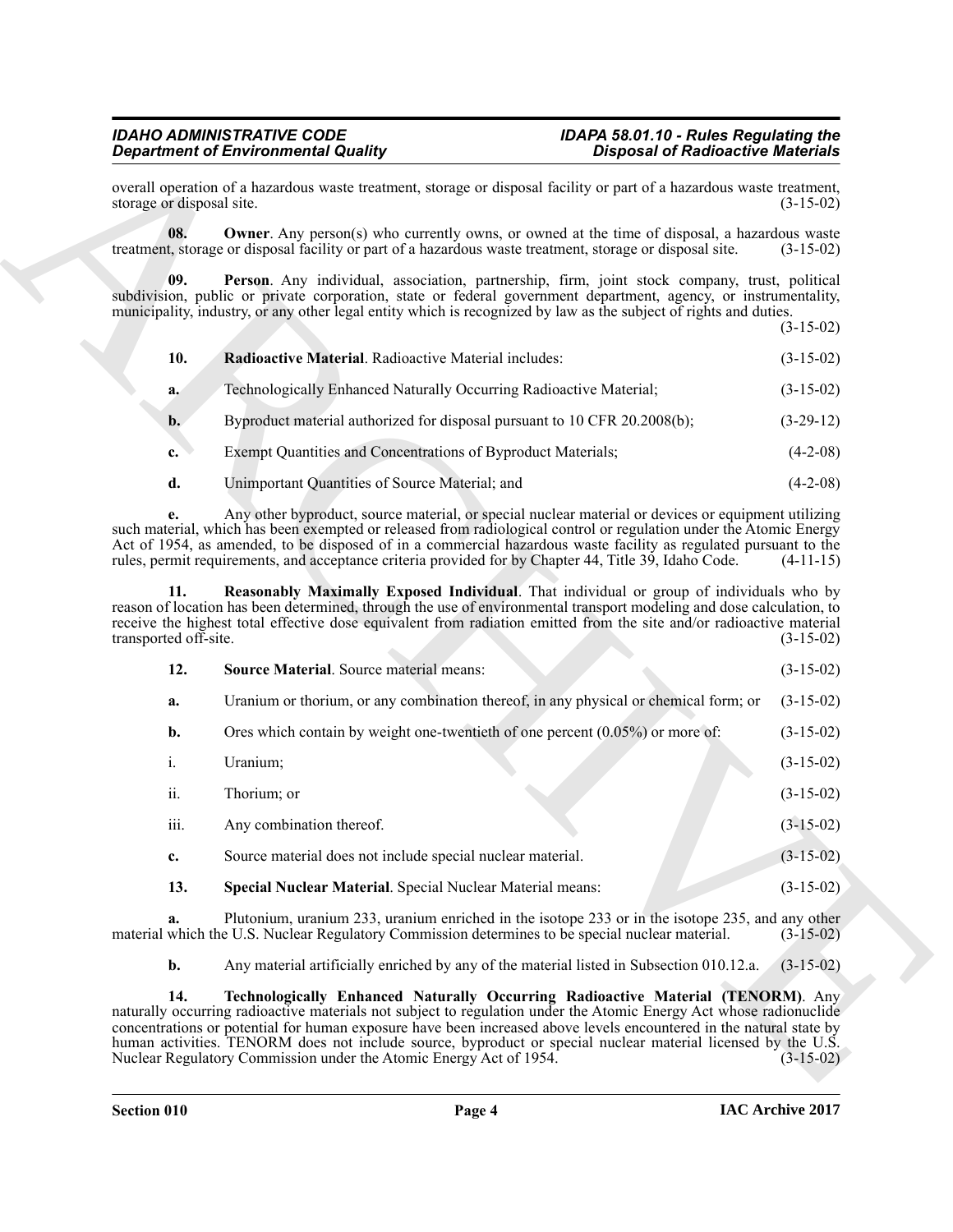<span id="page-4-3"></span>**15. Unimportant Quantities of Source Material**. Radioactive materials defined as unimportant so of source materials by the U.S. Nuclear Regulatory Commission (10 CFR 40.13). (3-15-02) quantities of source materials by the U.S. Nuclear Regulatory Commission (10 CFR 40.13).

### <span id="page-4-0"></span>**011. -- 018. (RESERVED)**

### <span id="page-4-4"></span><span id="page-4-1"></span>**019. NOTIFICATION OF RADIOACTIVE MATERIALS.**

Any person with knowledge of the transfer, or proposed transfer, of radioactive materials for disposal to any location other than a location authorized by Section 020 to receive radioactive materials for disposal shall notify the Department of the transfer as soon as the transfer takes place or as soon as the person learns of the transfer, or proposed transfer, whichever is sooner. (3-20-04)

### <span id="page-4-2"></span>**020. RADIATION PROTECTION STANDARDS.**

### <span id="page-4-7"></span><span id="page-4-5"></span>**01. General Protection Standards**. (3-15-02)

**a.** All owners and operators shall conduct operations in a manner consistent with radiation protection scontained in 10 CFR 20: (3-15-02) standards contained in 10 CFR 20;

**b.** No owner or operator shall conduct operations, create, use or transfer radioactive materials in a manner such that any member of the public will receive an annual Total Effective Dose Equivalent (TEDE) in excess of one hundred (100) millirem per year (1 milliseivert/year); and (3-15-02) of one hundred  $(100)$  millirem per year  $(1)$  milliseivert/year); and

**c.** No person shall release radioactive materials for unrestricted use in such a manner that the reasonably maximally exposed individual will receive an annual TEDE in excess of fifteen (15) millirem per year<br>(15-15-02) (3-15-02) (3-15-02) excluding natural background. (fifteen one-hundredths  $(0.15)$  milliseivert/year) excluding natural background.

<span id="page-4-8"></span>**02. Protection of Workers During Operations**. All owners and operators shall conduct operations in a manner consistent with radiation protection standards for occupation workers contained in 10 CFR 20. (3-15-02)

<span id="page-4-6"></span>**03. Disposal of Radioactive Material**. No person, owner, or operator shall dispose of radioactive is by any method other than: (3-15-02) materials by any method other than:

**a.** At a permitted treatment, storage or disposal facility under the authority of the Idaho Hazardous Waste Management Act, Chapter 44, Title 39, Idaho Code, provided that the facility owner or operator complies with each of the following: (3-15-02) each of the following:

i. Department-approved waste acceptance criteria for radioactive material defined in Section 010;

(3-15-02)

ii. A Department-approved closure program that provides reasonable assurance that the radon emanation rate from the closed disposal unit will not exceed twenty (20) picocuries per square meter per second averaged across the entire area of the closed disposal unit and meets the requirements in Subsection 020.01.b.; and  $(3-15-02)$ 

*Great from 6 of Eurinopedia Guality*<br> **Conserversion of Eurinopedia Guality**<br>
15. Unimage to Conserversion is plane to the same Material, Salaronto and the same is a summarized of the same of the same of the same of th iii. A Department-approved environmental monitoring program that monitors air, ground water, surface water and soil for radionuclides and ambient radiation levels in the environs of the facility and which demonstrates that no member of the general public is likely to exceed a radiation dose of one hundred (100) millirem<br>(one (1) milliseivert) per year from operations conducted at the site. (3-15-02)  $(one (1)$  milliseivert) per year from operations conducted at the site.

**b.** By transferring wastes for disposal to a facility licensed under requirements for uranium or thorium byproduct materials in either 40 CFR 192 or 10 CFR 40 Appendix A; (3-15-02)

By transferring wastes for disposal to a disposal facility licensed by the U.S. Nuclear Regulatory greement state, or a licensing state; or Commission, an agreement state, or a licensing state; or

**d.** In accordance with alternate methods authorized by the Department upon application or upon the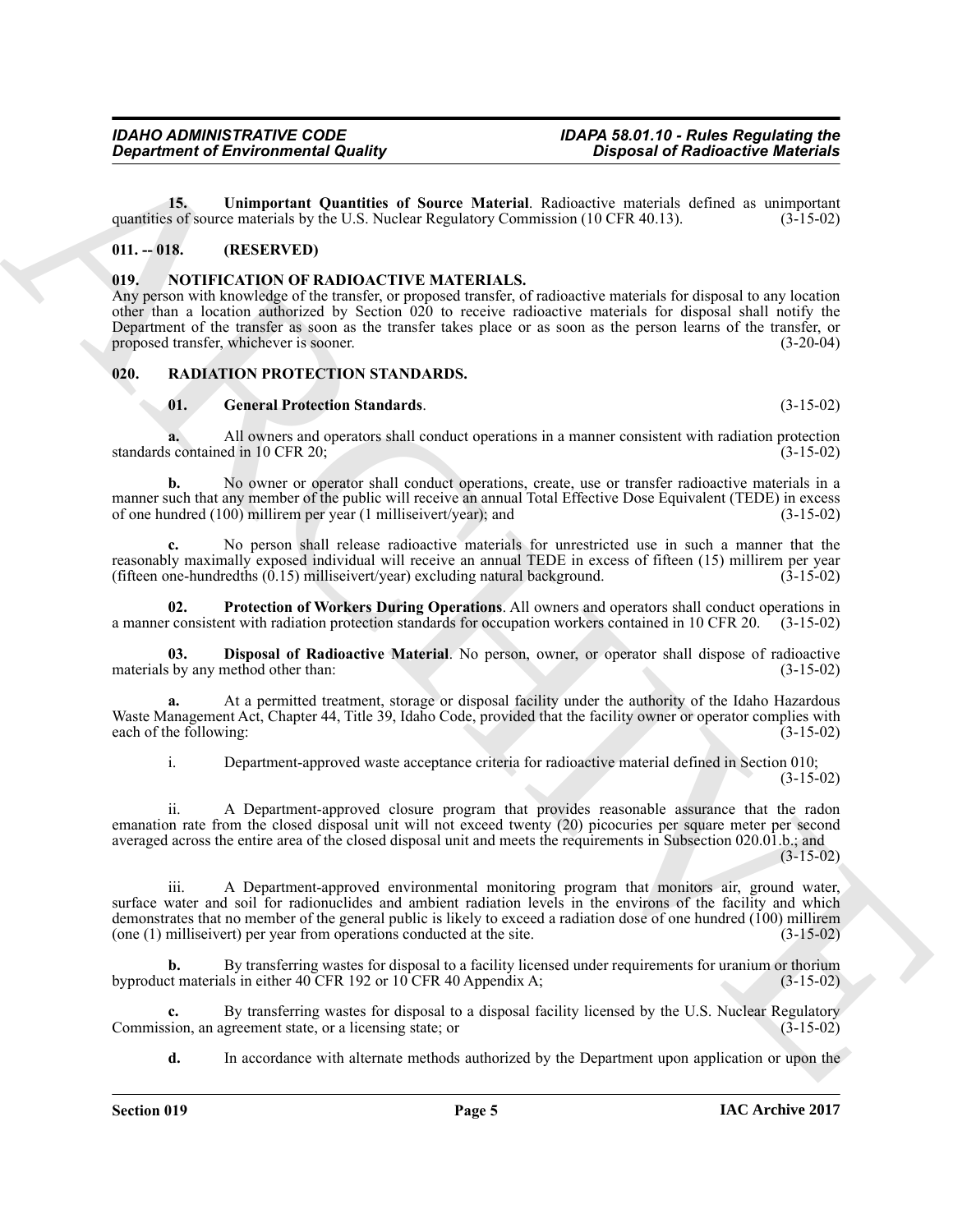# *Department of Environmental Quality Disposal of Radioactive Materials*

Department's initiative, consistent with Section 020.01 and all applicable state statutes and regulations. (3-15-02)

<span id="page-5-5"></span>**04. Prohibit Disposal at a Municipal Solid Waste Landfill**. No person shall dispose of radioactive material as defined in these rules at a municipal solid waste landfill, except for individual consumer products containing radioactive material. (3-15-02) containing radioactive material.

### <span id="page-5-0"></span>**021. -- 029. (RESERVED)**

### <span id="page-5-6"></span><span id="page-5-1"></span>**030. RECORDS.**

Records of disposal, including manifest, shall be maintained for three (3) years in accordance with 40 CFR 262.40 and 40 CFR 262.23. (3-15-02) and 40 CFR 262.23.

### <span id="page-5-2"></span>**031. -- 039. (RESERVED)**

### <span id="page-5-7"></span><span id="page-5-3"></span>**040. VIOLATIONS.**

<span id="page-5-9"></span><span id="page-5-8"></span>**01.** Failure to Comply. Failure by any person, owner, or operator to comply with the provisions of es shall be deemed a violation of these rules. (3-15-02) these rules shall be deemed a violation of these rules.

**Equation of Environmental Quality**<br>
Department of Environmental Quality<br>
Department of Environmental States (2010) and all systems that the same of diproced realistical<br>
milion of the Procedure of the Manuscript State (2 **02. Falsification of Statements and Records**. It shall be a violation of these rules for any person, owner, or operator to knowingly make a false statement, representation, or certification in any document or record developed, maintained, or submitted pursuant to these rules. (3-15-02) developed, maintained, or submitted pursuant to these rules.

<span id="page-5-10"></span>**03. Penalties**. Any person violating any provision of these rules or order issued thereunder shall be liable for civil penalty in accordance with Chapter 44, Title 39, Idaho Code. (3-15-02)

### <span id="page-5-4"></span>**041. -- 999. (RESERVED)**